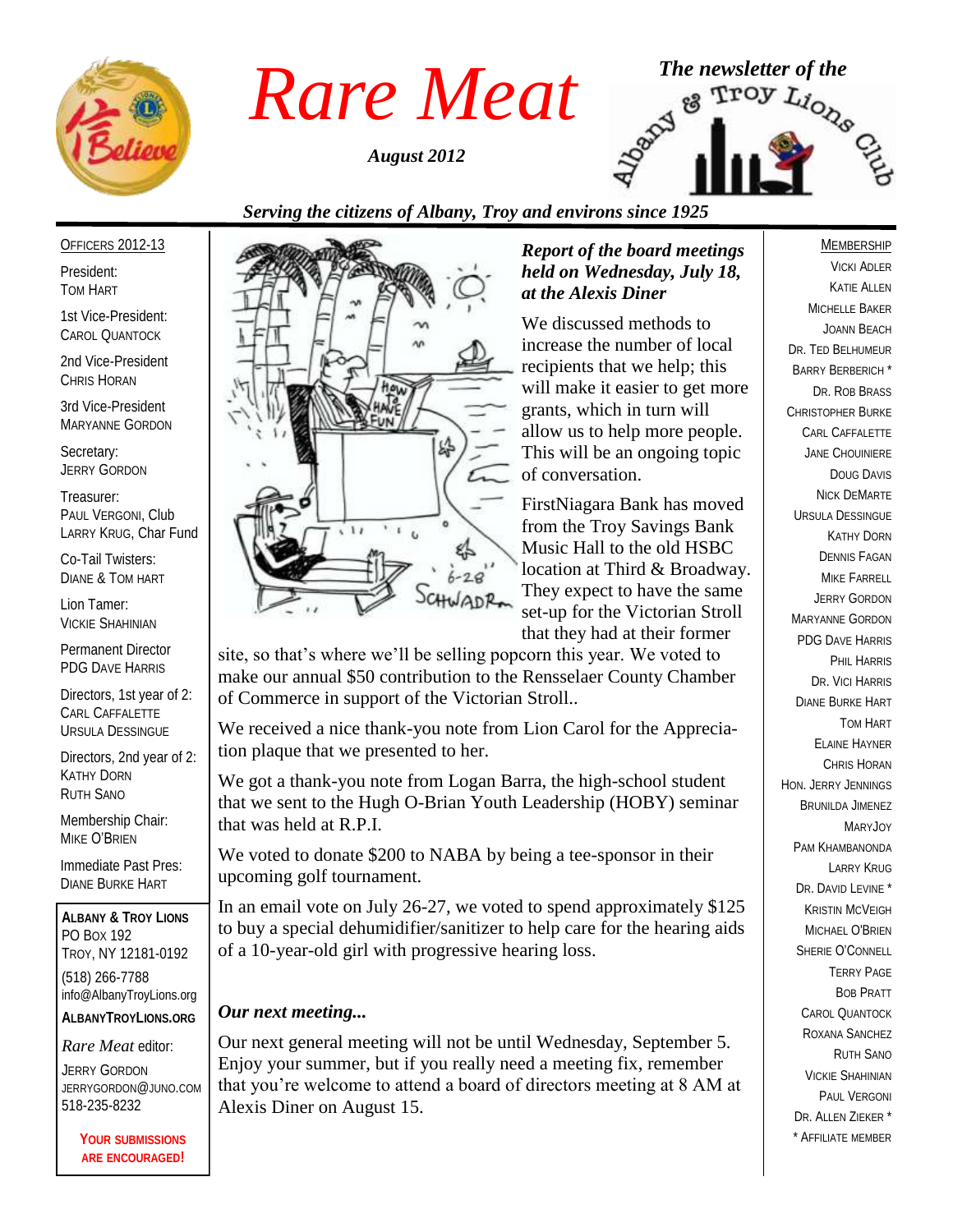#### *Dues*

You got your 2012-13 dues bill from Lion Paul over a month ago; it's payable immediately. Thank you to those of you who have paid.

Two reminders:

- 1. Because of a dues increase from International, our dues are now **\$70 per year**.
- 2. Any members still in arrears on **September 30, 2012** will be dropped for non-payment. If this presents a hardship for you, please talk to Lion Paul (785-5319 or plverg@yahoo.com) well before the deadline.

## *Regional Food Bank*

On July 10, a dedicated group of 6 Lions, 3 adult friends and spouses, and 7 assorted kids and grandkids spent a pleasant two hours repackaging paper towels, napkins, household cleaning supplies, diapers, water bottles and a bunch of other stuff that Target had contributed. Every time we work there is a surprise. In the photo, L-R: Rachael, Kenzie, Ellie, Cenzi, Jacob, Ryan, and Eitam. Rachael and Jacob are Vicki and Howard's kids (it was nice to see the Adler family again); Kenzie, Ellie and Ryan are friends of theirs; Cenzi is Carol's granddaughter; and Eitam is Maryanne & Jerry's grandson (he's the Israeli - see last month's issue).





*Make a note:* Next Lions Work Night at the **Regional Food Bank**: **Tuesday, October 9, 2012, 5:30-7:30 PM** *Friends and family welcome.* Tell Lion Carol how many you're bringing at **cquantoc@nycap.rr.com** or **664-3901**.

**Save the 2nd Tuesday of January, April, July and October.**

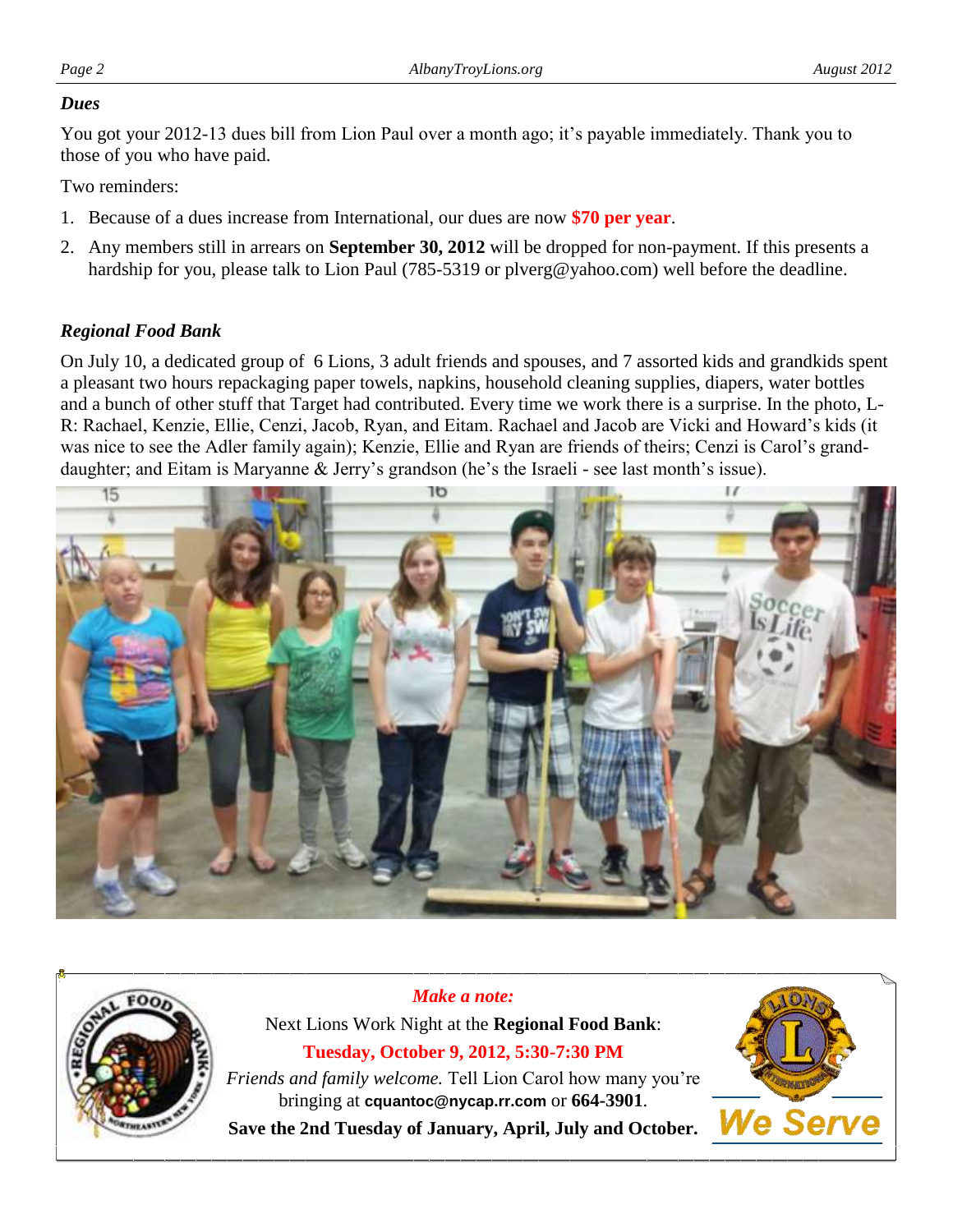

Our next **BLOOD DRIVE** will be in September at the Hilton Garden Inn on Hoosick St. We need volunteers:

- To make phone calls in the week or two before the drive,
- To work at the registration desk and the canteen at the drive,
- And to donate blood.

If you can do any or all of these, please sign up with Lion Carol at **cquantoc@nycap.rr.com** or **664-3901**.

*Future blood drives: December at Holiday Inn Express, Latham; March at Hilton Garden Inn, Troy; May at Boght Corner Fire House, Latham.* 

### *On a more personal note …*

On July 23, Lion Vicki Adler wrote, "I have news of my daughter Rachael...we have been at Albany Medical Center PICU since Wednesday. She has gone into renal failure and been on dialysis. Please pray for her recovery." [Rachael's on the left on the photo on page 2.] Vicki provided this update on July 27: "She may go home tomorrow. Will continue out-patient dialysis for 8 weeks and will reassess then." We're all rooting for you, Rachael.

Lion Larry reports his son Daryl is home from Turkmenistan for a short stay. He had to obtain a new visa for a return trip to Russia for additional training. This required two trips to the Russian consulate in NYC.

#### *Happy Birthday!*

Happy **August** birthday to these A&T Lions:

1st - Paul Vergoni 5th - Chris Horan



#### *Happy Anniversary!*

Happy Lions Anniversary to these **August** inductees:

Kathy Dorn - 2 years Chris Horan - 3 years Vici Harris - 8 years

## *Mark your calendar…*

**Wednesday, August 15, 8 AM:** Board meeting at the Alexis Diner. All members are welcome.

Visit your club's web site: **ALBANYTROYLIONS.ORG**, your district web site: **20Y2LIONS.ORG**, and International's web site: **LIONSCLUBS.ORG**.

And remember to do your on-line shopping at **ALBANYTROYLIONS.PENNIESATATIME.COM**